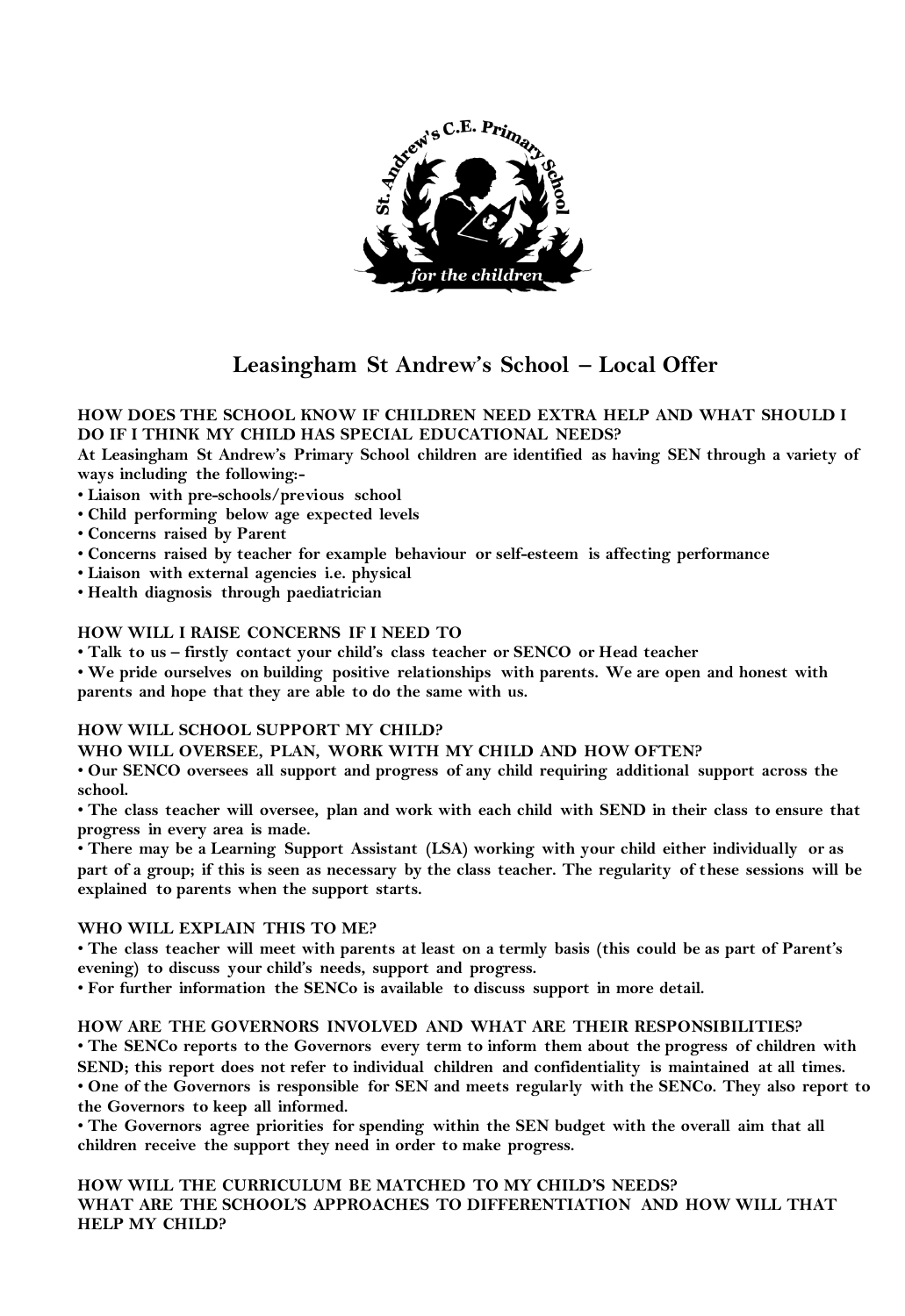• **All work within class is pitched at an appropriate level so that all children are able to access according to their specific needs. Typically this might mean that in a lesson there would be three different levels of work set for the class, however on occasions this can be individually differentiated.** 

• **The benefit of this type of differentiation is that all children can access a lesson and learn at their level.** 

# **HOW WILL I KNOW HOW MY CHILD IS DOING AND HOW WILL YOU HELP ME TO SUPPORT MY CHILD'S LEARNING?**

**WHAT OPPORTUNITIES WILL THERE BE FOR ME TO DISCUSS MY CHILD'S PROGRESS?**  • **We offer an open door policy where you are welcome any time to make an appointment to meet with either the class teacher or SENCo and discuss how your child is getting on. We can offer advice and practical ways that you can help your child at home.** 

• **We believe that your child's education should be a partnership between parents and teachers, therefore we aim to keep communication channels open and communicate regularly, especially if your child has complex needs.** 

• **We operate a home / school link book which your child will bring home regularly so that comments from parents and teacher can be shared and responded to when needed.** 

• **If your child is on the SEN register they will have an Individual Education Plan (IEP) which will have individual / group targets. This is discussed on a termly basis and parents are given a copy of the IEP. The targets set are SMART (Specific, Measurable, Achievable, Realistic, Time scaled) targets with the expectation that the child** will **achieve the target by the time it is reviewed.** 

• **If your child has complex SEND they will have a Statement of SEN, which means that a formal meeting will take place to discuss your child's progress and a report will be written.** 

# **HOW DOES THE SCHOOL KNOW HOW WELL MY CHILD IS DOING**

• **As a school we measure children's progress in learning against National expectations and age related expectations.** 

• **The class teacher continually assesses each child and notes areas where they are improving and where further support is needed. As a school, we track children's progress from entry at Foundation through to Year 6, using a variety of different methods including National Curriculum levels, National Expectations, Standardised Tests and Reading and Spelling ages.** 

• **Children who are not making expected progress are picked up through Review meetings with the Class teacher and Head teacher. In this meeting a discussion takes place concerning why individual children are experiencing difficulty and what further support can be given to aid their progression. If your child is discussed at one of these meetings parents will be informed.** 

• **When the child's IEP is reviewed comments are made against each target to show what progress the child has made. If the child has not met the target, the reasons for this will be discussed, then the target may be adapted into smaller steps or a different approach may be tried to ensure the child does make progress.** 

# **WHAT SUPPORT WILL THERE BE FOR MY CHILD'S OVERALL WELL BEING?**

**WHAT IS THE PASTORAL, MEDICAL AND SOCIAL SUPPORT AVAILABLE IN THE SCHOOL**  • **We are an inclusive school; we welcome and celebrate diversity. All staff believe that children having high self-esteem is crucial to a child's well-being. We have a caring, understanding team looking after our children.** 

• **The class teacher has overall responsibility for the pastoral, medical and social care of every child in their class, therefore this would be the parents' first point of contact. If further support is required the class teacher liaises with the SENCo for further advice and support. This may involve working alongside outside agencies such as Health and Social Services, and/or the Behaviour Support Team.** 

# **HOW DOES THE SCHOOL MANAGE THE ADMINISTRATION OF MEDICINES?**

• **The school has a policy regarding the administration and managing of medicines on the school site. (Attached to this document)** 

• **Parents need to contact the class teacher if medication is recommended by Health Professionals to be taken during the school day.** 

• **On a day to day basis the Admin Staff generally oversee the administration of any medicines.** 

• **As a staff we have regular training and updates of conditions and medication affecting individual children so that all staff are able to manage medical situations.**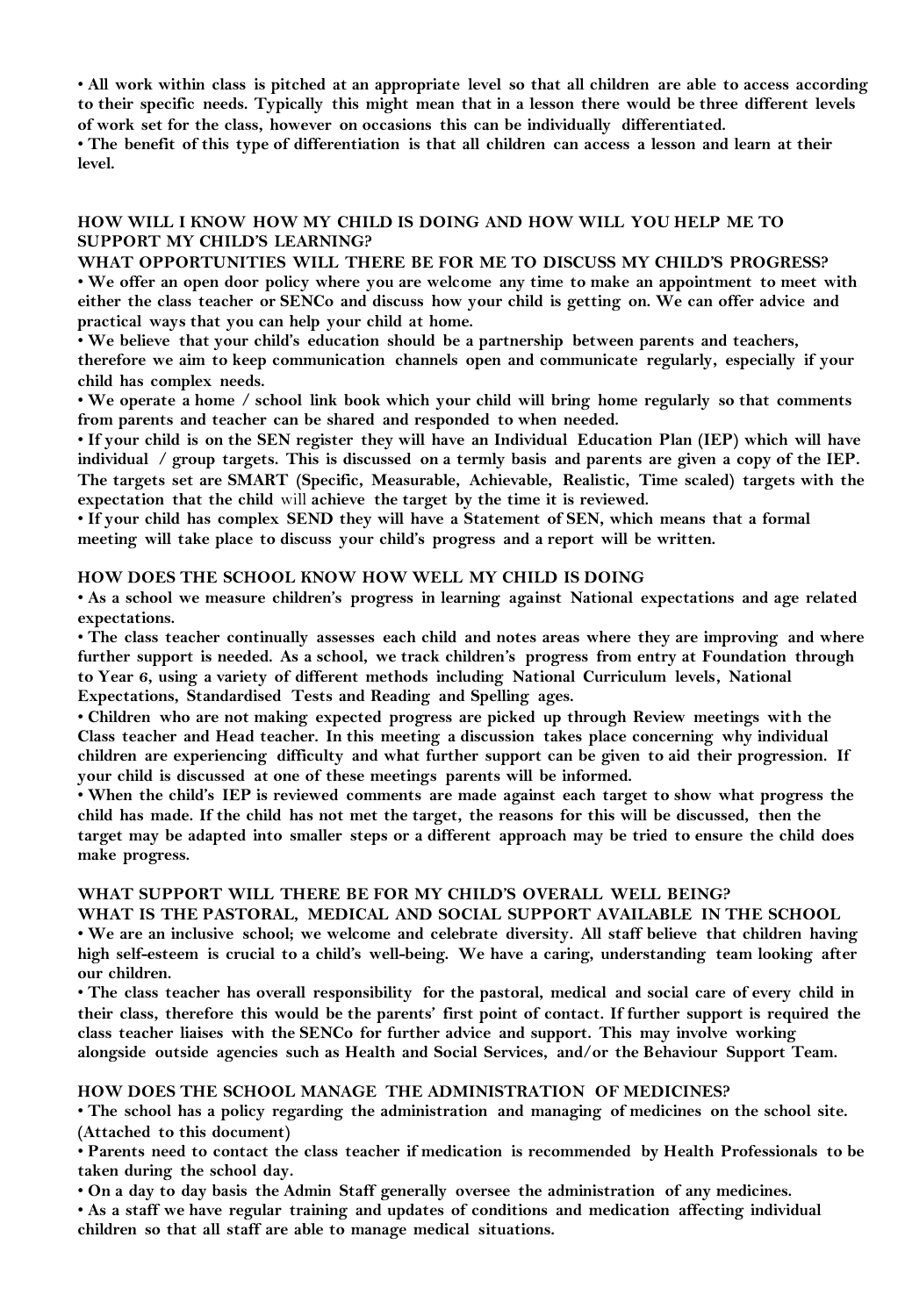#### **WHAT SUPPORT IS THERE FOR BEHAVIOUR, AVOIDING EXCLUSION AND INCREASING ATTENDANCE**

• **As a school we have a very positive approach to all types of behaviour with a clear reward system that is followed by all staff and pupils.** 

• **If a child has behavioural difficulties an Individual Educational Plan is written alongside the child and Parents to identify the specific issues, put relevant support in place and set targets. As a result of the support we have a very low rate of exclusions.** 

• **After any behaviour incident we expect the child to reflect on their behaviour with an adult. This helps to identify why the incident happened and what the child needs to do differently next time to change and improve their behaviour.** 

• **Attendance of every child is monitored on a daily basis. Lateness and absence are recorded and reported upon to the Head teacher. Support is given through an incentive scheme where good attendance is actively encouraged throughout the school.** 

#### **HOW WILL MY CHILD BE ABLE TO CONTRIBUTE THEIR VIEWS?**

• **We value and celebrate each child being able to express their views on all aspects of school life. This is usually carried out through the School Council which has an open forum for any issues or viewpoints to be raised.** 

• **Children who have IEPs (Individual Education Plans) discuss and set their targets with their class teacher.** 

• **There is an annual pupil questionnaire where we actively seek the viewpoints of children especially concerning being able to speak to an adult if they have a worry.** 

• **There are also worry boxes in every class which are regularly checked by the class teacher and acted upon.** 

• **If your child has a Statement of SEN their views will be sought before any review meetings.** 

# **WHAT SPECIALIST SERVICES AND EXPERTISE ARE AVAILABLE AT OR ACCESSED BY THE SCHOOL?**

• **Our SENCo is fully qualified.** 

• **As a school we work closely with any external agencies that we feel are relevant to individual children's needs within our school including: - Behaviour Intervention; Health including – GPs, school nurse, clinical psychologist, paediatricians, speech & language therapists; occupational therapists; social services including - Locality Teams, social workers and Educational Psychologists.**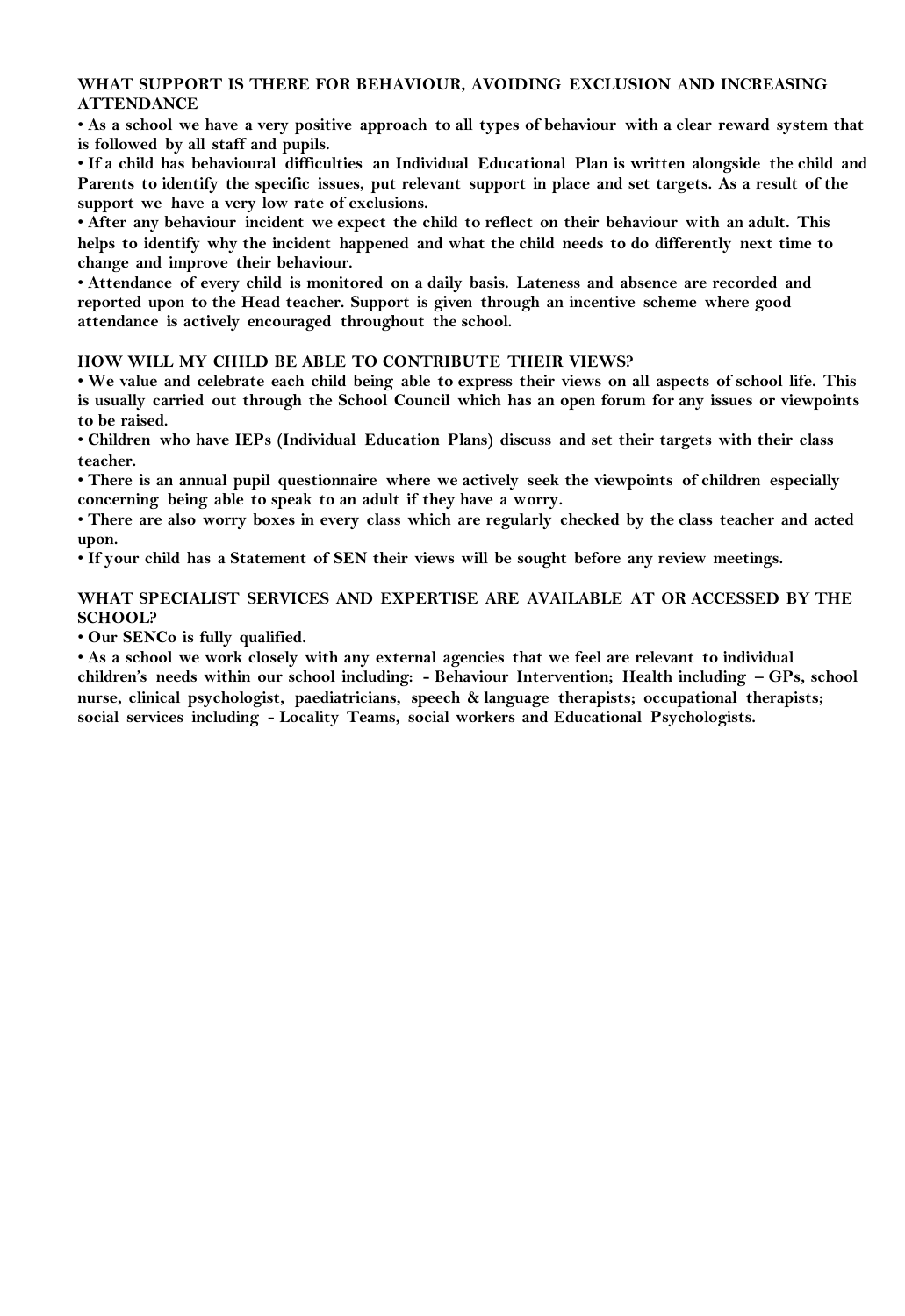#### **WHAT TRAINING HAVE THE STAFF SUPPORTING CHILDREN WITH SEND HAD OR ARE CURRENTLY HAVING?**

• **All staff have had training in creating a dyslexia and autism friendly school and working with children with those needs in an appropriate way.**

• **All staff are Team Teach trained to support children with behavioural difficulties.** 

• **Some of our LSAs have had training in delivering reading and spelling / phonics programmes including Read, Write Inc. NESSIE and Precision teaching.**

#### **HOW WILL MY CHILD BE INCLUDED IN ACTIVITIES OUTSIDE THE CLASSROOM INCLUDING SCHOOL TRIPS?**

• **All children are included in all parts of the school curriculum and we aim for all children to be included on school trips. We will provide the necessary support to ensure that this is successful.**  • **A risk assessment is carried out prior to any off site activity to ensure everyone's health & safety will not be compromised. In the unlikely event that it is considered unsafe for a child to take part in an activity, then alternative activities which will cover the same curriculum areas will be provided in school.** 

#### **HOW ACCESSIBLE IS THE SCHOOL ENVIRONMENT?**

• **The school site is wheelchair accessible with a disabled toilet large enough to accommodate changing. The school is all on one level with ramps at specified fire exits.** 

# **HOW WILL THE SCHOOL PREPARE AND SUPPORT MY CHILD WHEN JOINING THE SCHOOL AND TRANSFERING TO A NEW SCHOOL?**

• **We encourage all new children to visit the school prior to starting when they will meet their buddy and be shown around the school. For children with SEND we would encourage further visits to assist**  with the acclimatisation of the new surroundings. We would also visit them in their current school. • **We write social stories with children if transition is potentially going to be difficult.** 

• **When children are preparing to leave us for a new school, typically to go to Secondary education, we arrange additional visits. At our 'feeder' secondary schools ,they run a programme specifically tailored to aid transition for the more vulnerable pupils.** 

• **We liaise closely with Staff when receiving and transferring children to different schools ensuring all relevant paperwork is passed on and all needs are discussed and understood.**

• **If your child has complex needs then a Statement review will be used as a transition meeting during which we will invite staff from both schools to attend.** 

# **HOW ARE THE SCHOOL'S RESOURCES ALLOCATED AND MATCHED TO CHILDREN'S SEN NEEDS?**

• **We ensure that all children who have Special Educational needs are met to the best of the school's ability with the funds available.** 

• **We have a team of LSAs who are funded from the SEN budget and deliver programmes designed to meet groups of children's needs.** 

• **The budget is allocated on a needs basis. The children who have the most complex needs are given the most support often involving an LSA.** 

#### **HOW IS THE DECISION MADE ABOUT WHAT TYPE AND HOW MUCH SUPPORT MY CHILD WILL RECEIVE?**

• **The class teacher alongside the SENCo will discuss the child's needs and what support would be appropriate.** 

• **Different children will require different levels of support in order to bridge the gap to achieve age expected levels.** 

• **This will be through on-going discussions with parents** 

# **HOW DO WE KNOW IF IT HAS HAD AN IMPACT?**

• **By reviewing children's targets on IEPs and ensuring they are being met** 

• **The child is making progress academically against national/age expected levels and the gap is narrowing – they are catching up to their peers or expected age levels.** 

• **Verbal feedback from the teacher, parent and pupil.**